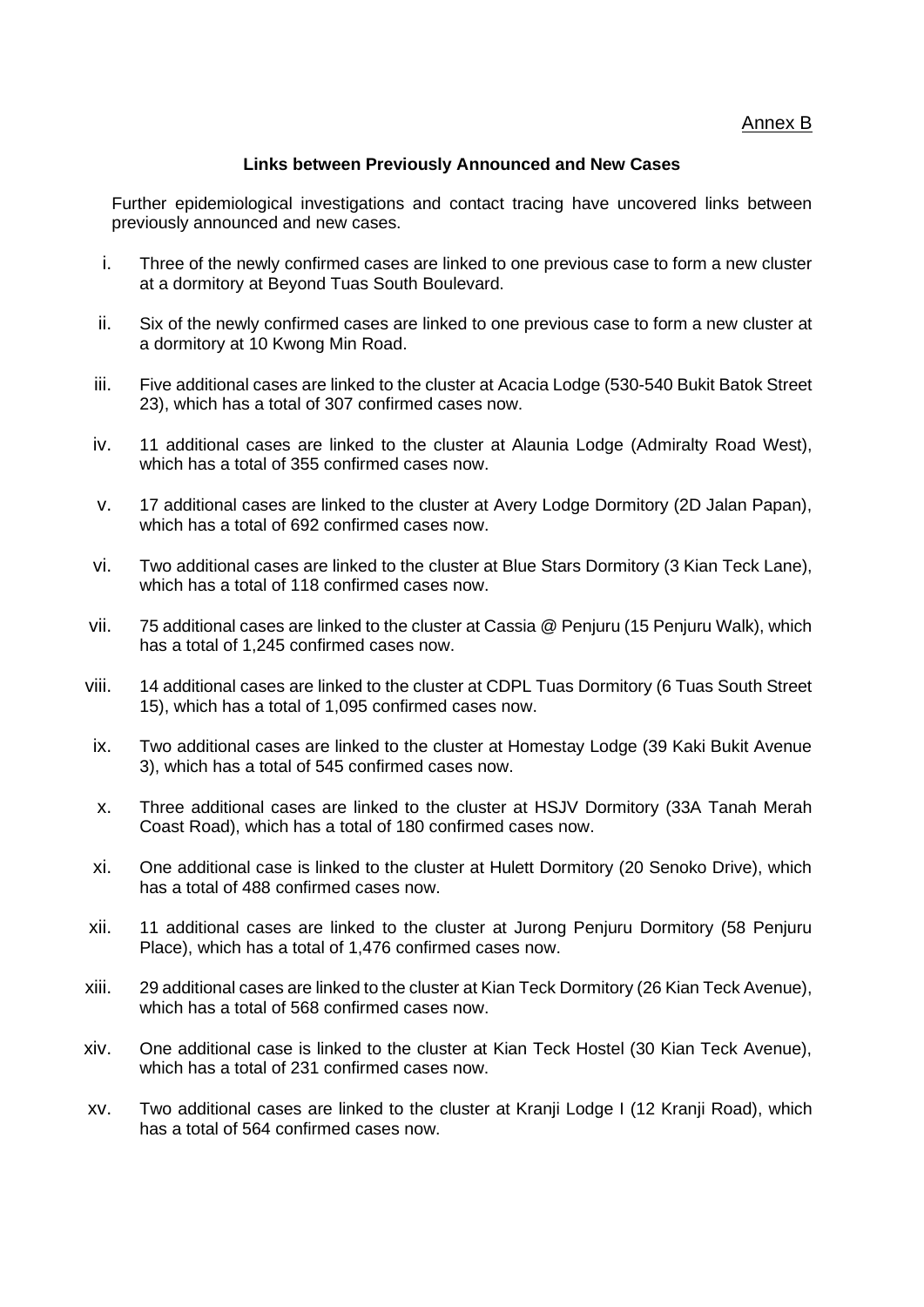- xvi. 16 additional cases are linked to the cluster at The Leo dormitory (23 Kaki Bukit Road 3), which has a total of 352 confirmed cases now.
- xvii. One additional case is linked to the cluster at S11 Dormitory @ Punggol (2 Seletar North Link), which has a total of 2,722 confirmed cases now.
- xviii. Five additional cases are linked to the cluster at SCM Tuas Lodge (80 Tuas South Boulevard), which has a total of 469 confirmed cases now.
- xix. Eight additional cases are linked to the cluster at Sungei Tengah Lodge (500 Old Choa Chu Kang Road), which has a total of 2,028 confirmed cases now.
- xx. One additional case is linked to the cluster at Tech Park Crescent dormitory (43 Tech Park Crescent), which has a total of 137 confirmed cases now.
- xxi. One additional case is linked to the cluster at Toh Guan Dormitory (19A Toh Guan Road East), which has a total of 224 confirmed cases now.
- xxii. 53 additional cases are linked to the cluster at Tuas South Dormitory (1 Tuas South Street 12), which has a total of 825 confirmed cases now.
- xxiii. One additional case is linked to the cluster at Tuas View Dormitory (70 Tuas South Avenue 1), which has a total of 1,392 confirmed cases now.
- xxiv. One additional case is linked to the cluster at Westlite Toh Guan dormitory (18 Toh Guan Road East), which has a total of 562 confirmed cases now.
- xxv. One additional case is linked to the cluster at Westlite Woodlands dormitory (2 Woodlands Sector 2), which has a total of 404 confirmed cases now.
- xxvi. 20 additional cases are linked to the cluster at Woodlands Dormitory (27 Woodlands Sector 1), which has a total of 321 confirmed cases now.
- xxvii. One additional case is linked to the cluster at 2 Fan Yoong Road, which has a total of 142 confirmed cases now.
- xxviii. One additional case is linked to the cluster at 17 Jalan Besut, which has a total of 126 confirmed cases now.
- xxix. One additional case is linked to the cluster at 23 Kaki Bukit Road 6, which has a total of 117 confirmed cases now.
- xxx. Two additional cases are linked to the cluster at 8 Sungei Kadut Avenue, which has a total of 239 confirmed cases now.
- xxxi. Five additional cases are linked to the cluster at 212 Tagore Lane, which has a total of nine confirmed cases now.
- xxxii. 11 additional cases are linked to the cluster at 44 Toh Guan Road East, which has a total of 25 confirmed cases now.
- xxxiii. One additional case is linked to the cluster at 16 Tuas Avenue 3, which has a total of 114 confirmed cases now.